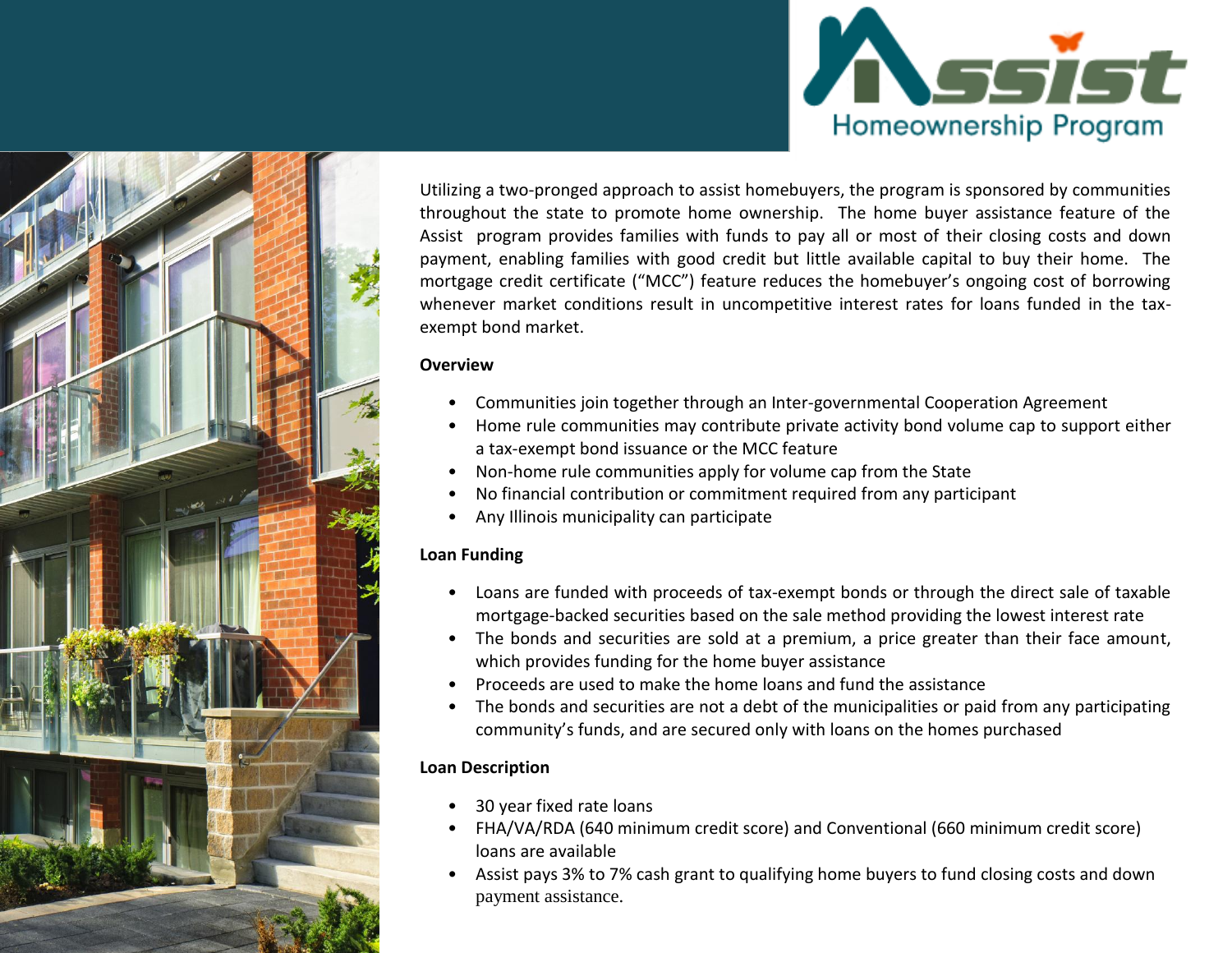

#### **Qualifying Homebuyers**

- Will occupy the home as their residence
- Meet income and purchase price guidelines

#### **Mortgage Credit Certificates**

- MCC's are a federally authorized program created as an alternative to tax-exempt housing bonds to reduce effective interest costs for qualifying homebuyers
- MCC's allow the homebuyer to qualify for a federal income tax credit equal to a percentage of the interest paid on their home loan each year
- MCC holders still qualify for a regular deduction of the remaining interest paid on their home loan

|                                                                                                  | <b>Without MCC</b> | <b>With MCC</b> |
|--------------------------------------------------------------------------------------------------|--------------------|-----------------|
| <b>Mortgage Amount</b>                                                                           | \$100,000          | \$100,000       |
| <b>Mortgage Interest Rate</b>                                                                    | 4.50%              | 4.50%           |
| <b>Monthly Mortgage Payment</b><br>(first year interest = $$4,467.00$ )                          | \$506.69           | \$506.69        |
| <b>MCC Rate</b>                                                                                  | N/A                | 35%             |
| <b>Monthly Credit Amount (First Year</b><br>Average)<br>(35% of \$4,467.00 is first year credit) | N/A                | \$130.29        |
| "Effective" Monthly Mortgage Payment                                                             | \$506.69           | \$376.40        |

#### **Assist Advantages**

- Provides additional home ownership opportunities in each community
- Home ownership provides added stability in a community
- Serves the large segment of potential home buyers who qualify for loans but lack funds for a down payment and closing costs
- Strategic alliance with lenders throughout the state
- Customized marketing in each municipality
- No out-of-pocket expense to any community to participate

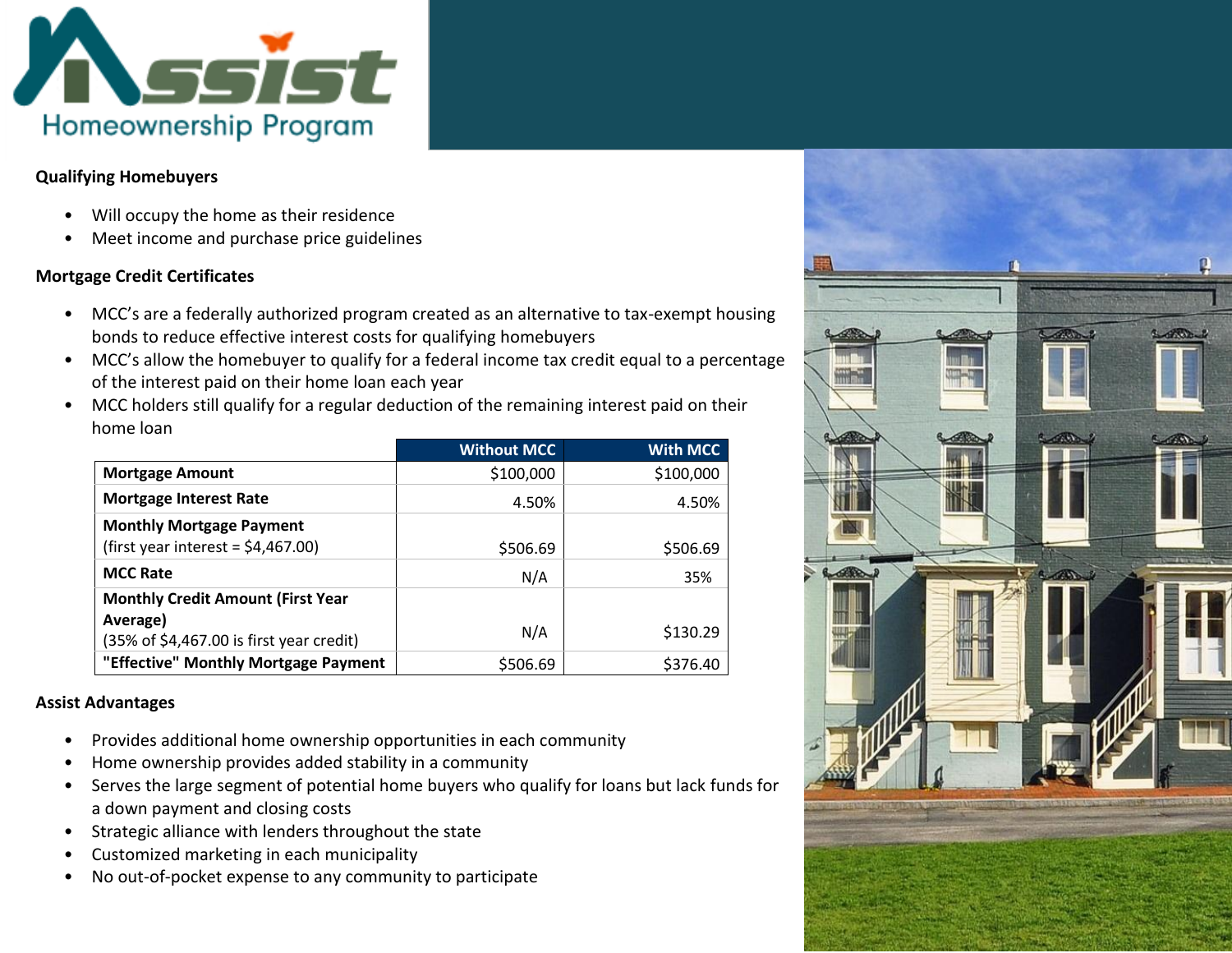



## **INCOME AND PURCHASE PRICE LIMITS**

|                            |                 | <b>INCOME LIMITS</b> | <b>PURCHASE PRICE LIMITS</b> |           |                 |              |
|----------------------------|-----------------|----------------------|------------------------------|-----------|-----------------|--------------|
|                            | <b>Targeted</b> |                      | Non-Targeted                 |           |                 |              |
|                            | 1 or 2 People   | 3 or More            |                              | 3 or More |                 |              |
| <b>COUNTY NAME</b>         |                 | People               | 1 or 2 People                | People    | <b>Targeted</b> | Non-Targeted |
| <b>BOONE</b>               | <b>NA</b>       | <b>NA</b>            | \$81,800                     | \$94,070  | <b>NA</b>       | \$305,330    |
| <b>COOK</b>                | \$106,920       | \$124,740            | \$89,100                     | \$102,465 | \$404,806       | \$331,205    |
| <b>CHAMPAIGN</b>           | \$98,160        | \$114,520            | \$81,800                     | \$94,070  | \$346,315       | \$283,348    |
| <b>DEKALB</b>              | \$93,480        | \$109,060            | \$78,058                     | \$89,759  | \$404,806       | \$331,205    |
| <b>DUPAGE</b>              | <b>NA</b>       | <b>NA</b>            | \$89,100                     | \$102,465 | <b>NA</b>       | \$331,205    |
| <b>KANE</b>                | \$106,920       | \$124,740            | \$89,100                     | \$102,465 | \$404,806       | \$331,205    |
| <b>KENDALL</b>             | <b>NA</b>       | <b>NA</b>            | \$103,400                    | \$124,080 | <b>NA</b>       | \$338,823    |
| <b>LAKE</b>                | \$106,920       | \$124,740            | \$89,100                     | \$102,465 | \$404,806       | \$331,205    |
| <b>MADISON</b>             | \$98,160        | \$114,520            | \$81,800                     | \$94,070  | \$346,315       | \$283,348    |
| <b>McLEAN</b>              | \$105,960       | \$123,620            | \$88,300                     | \$101,545 | \$346,315       | \$283,348    |
| <b>ST. CLAIR</b>           | \$98,160        | \$114,520            | \$81,800                     | \$94,070  | \$346,315       | \$283,348    |
| <b>SANGAMON</b>            | \$98,160        | \$114,520            | \$81,800                     | \$94,070  | \$346,315       | \$283,348    |
| <b>WILL</b>                | \$106,920       | \$124,740            | \$89,100                     | \$102,465 | \$404,806       | \$331,205    |
| <b>WINNEBAGO</b>           | \$98,160        | \$114,520            | \$81,800                     | \$94,070  | \$373,181       | \$305,330    |
| <b>OTHER PROGRAM AREAS</b> | \$98,160        | \$114,520            | \$81,800                     | \$94,070  | \$346,315       | \$283,348    |